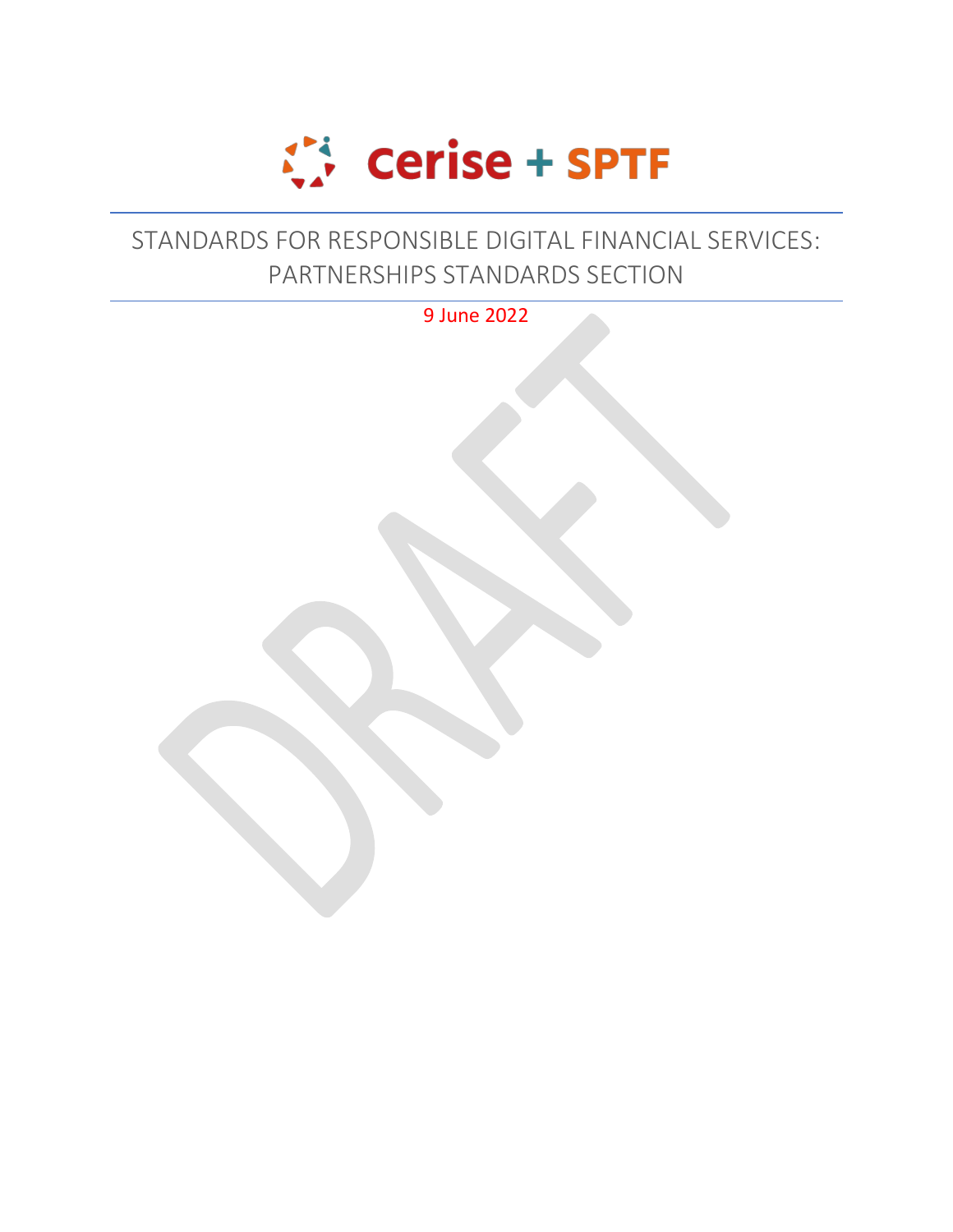

## **CERISE + SPTF Draft Standards: Partnerships**

*(as of 9 June 2022)*

## **Standards for Partnerships**

- 1. Research the 3-5 most common problems that customers tend to have with any partner organization you are considering, and ask the partner what steps it is taking to address these problems.
- 2. During contract discussions, ask about the potential partner's client protection practices:
	- i. Ask how the partner receives and resolves complaints.
	- ii. Ask if the partners has a code of conduct policy and how the partner trains its staff on customer care.
	- iii. Ask how the partner protects customers from fraud.
	- iv. Ask how the partner keeps client data secure.
	- v. Ask what terms and conditions the partners imposes on its customers.
- 3. If potential partners do not yet serve the segment of customers you serve, discuss their strategies for serving them, and make the case why doing so would benefit them:
	- i. Ask potential partners if they already have plans to serve your customer segment and, if yes, what those plans are.
	- ii. Prepare a case for why it's a win-win for the partner to adapt their offer to your customers
- 4. Have a service-level agreement (SLA) with each partner that includes at minimum the following: a) Complaints handling – who is responsible for what, and how do they resolve complaints; b) A plan to manage client data privacy given the data that will be shared between partners; c) Pricing; d) Data reporting – how does the partner report its data? How does the FSP have access?; e) If the partner uses algorithms, agree on a definition of what a "fair" algorithm function would be; f) If you are partnering to offer some online service to customers, specific who is responsible for what if that online system gets hacked; g) Exit clauses – under what conditions do you cancel the agreement;
- 5. If you partner with an MNO, if possible, select one that achieved GSMA certification.
- 6. Establish a direct line of communication and point of contact for your organization within the partner organization.
- 7. Define the indicators of success for the partnership. Agree on them with the partner and put them into the contract.
- 8. Meet annually with the partner to review what is and is not working and set expectation for the coming year:
	- i. Review and amend as needed the projections for revenue and numbers of customers related to the product/service that is offered via the partnership
	- ii. Analyze performance according to the indicators of success for the partnership
- 9. If customers lose money because of a failure in a partner's system, it is nonetheless the FSP's responsibility to restore funds to the customers' accounts. The FSP can pursue a refund from its partner organization separately.